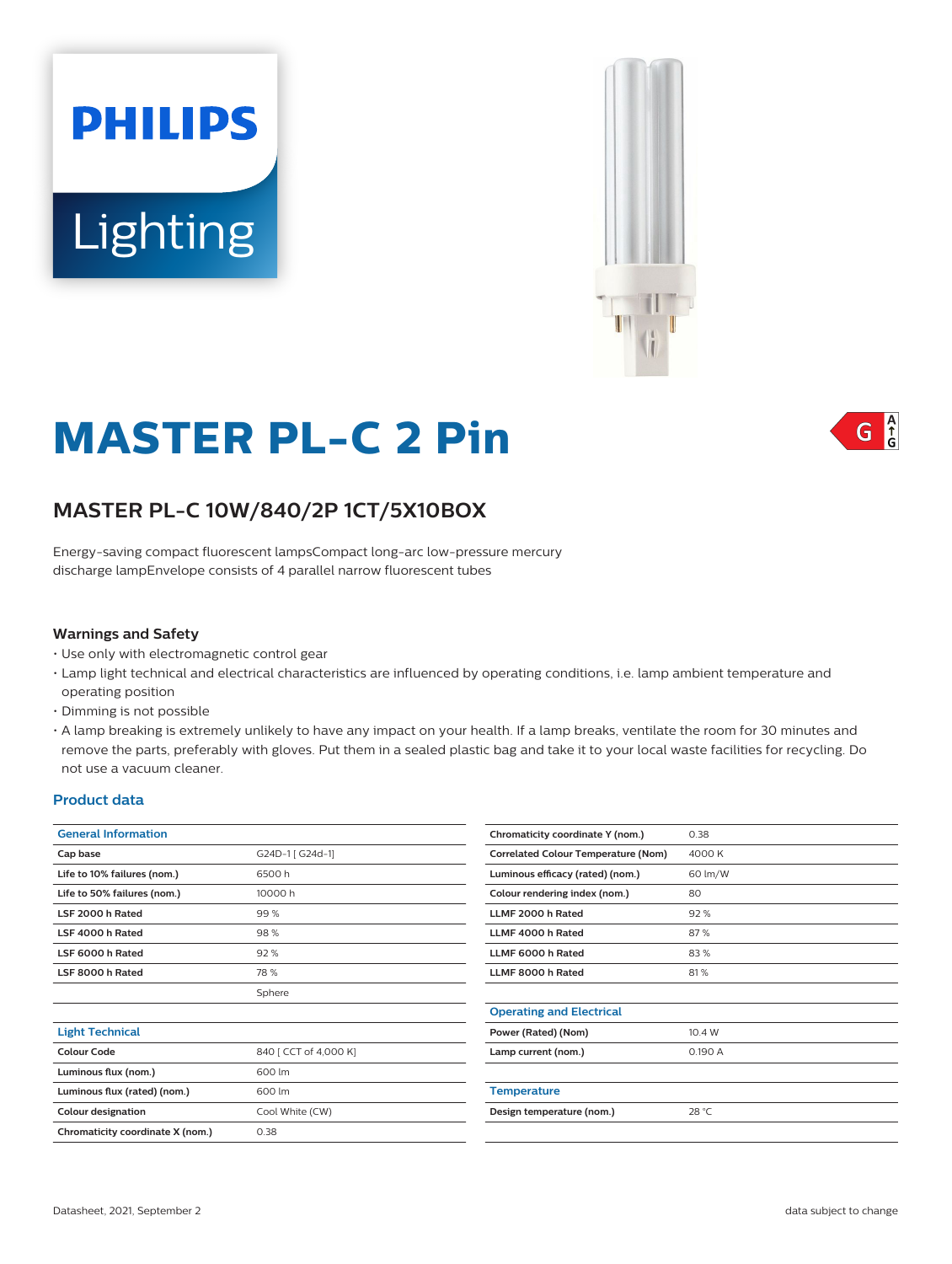## **MASTER PL-C 2 Pin**

| <b>Controls and Dimming</b>        |                   |  |  |
|------------------------------------|-------------------|--|--|
| Dimmable                           | <b>No</b>         |  |  |
|                                    |                   |  |  |
| <b>Mechanical and Housing</b>      |                   |  |  |
| Cap-base information               | 2P                |  |  |
|                                    |                   |  |  |
| <b>Approval and Application</b>    |                   |  |  |
| <b>Energy Efficiency Class</b>     | G                 |  |  |
| Mercury (Hg) content (max.)        | 1.4 <sub>mg</sub> |  |  |
| Mercury (Hg) content (nom.)        | 1.4 <sub>mg</sub> |  |  |
| Energy consumption kWh/1,000 hours | 11 kWh            |  |  |
|                                    | 423275            |  |  |
|                                    |                   |  |  |

| <b>Product Data</b>               |                                    |  |
|-----------------------------------|------------------------------------|--|
| Full product code                 | 871150070498670                    |  |
| Order product name                | MASTER PL-C 10W/840/2P 1CT/5X10BOX |  |
| EAN/UPC - product                 | 8711500704986                      |  |
| Order code                        | 70498670                           |  |
| Local order code                  | 10PLC8402PIN                       |  |
| SAP numerator - quantity per pack |                                    |  |
| Numerator - packs per outer box   | 50                                 |  |
| <b>SAP</b> material               | 927903884040                       |  |
| SAP net weight (piece)            | 45.000 g                           |  |
| <b>ILCOS</b> code                 | FSQ-10/40/1B-I-G24d=1              |  |

**Product D (max) D1 (max) A (max) B (max) C (max)**

27.1 mm 27.1 mm 75.5 mm 95.0 mm 117.4 mm

## **Dimensional drawing**



**PL-C 10W/840/2P**

### **Photometric data**



**Lightcolour /840 Lightcolour /840**



MASTER PL-C 10W/840/2P

1CT/5X10BOX